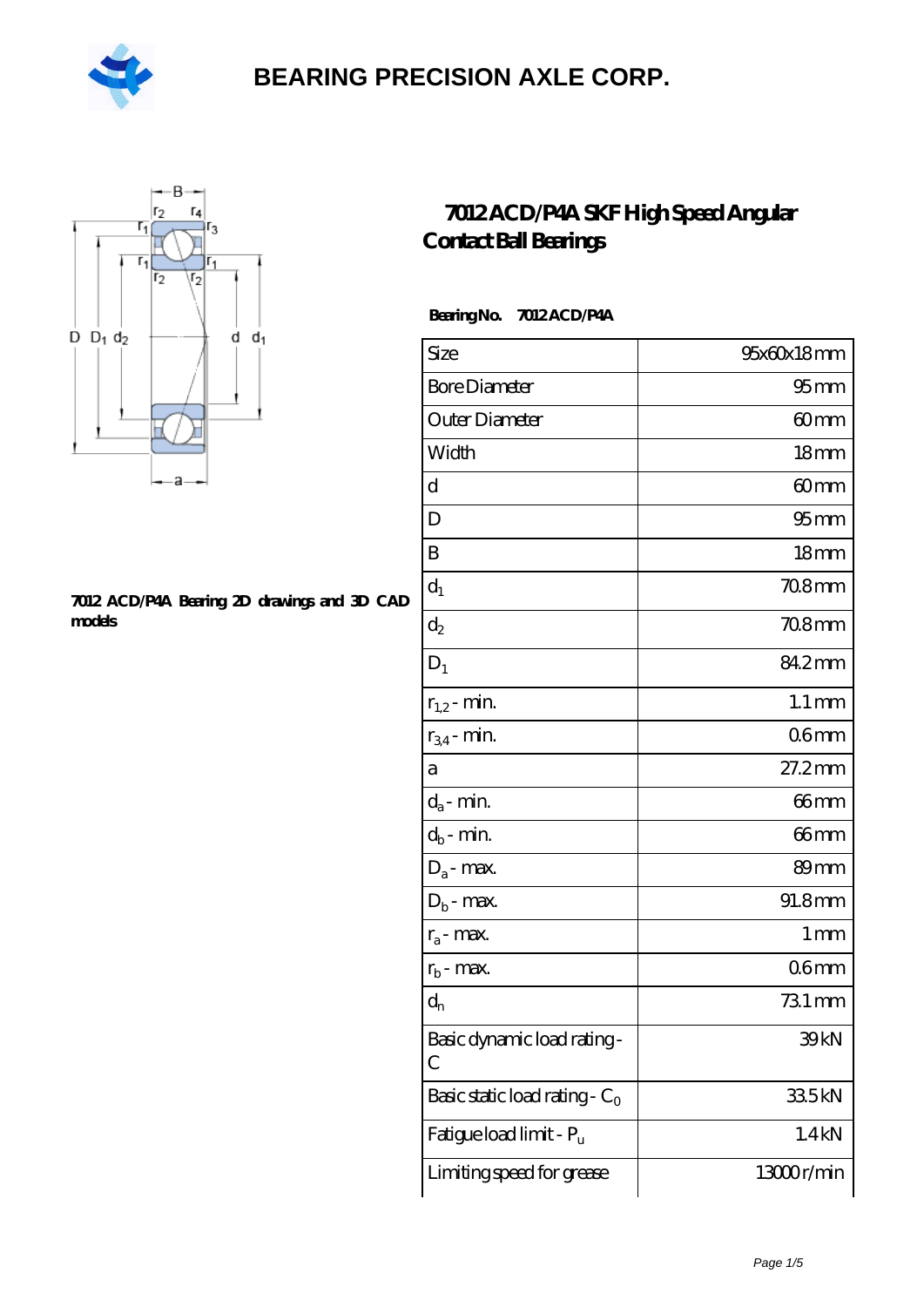

| lubrication                           |                   |
|---------------------------------------|-------------------|
| Limiting speed for oil<br>lubrication | 20000mm/min       |
| Ball - $D_w$                          | 11.112mm          |
| $Ball - z$                            | 19                |
| $G_{ref}$                             | 54 <sub>cm3</sub> |
| Calculation factor - e                | 068               |
| Calculation factor - $Y_2$            | 0.87              |
| Calculation factor - $Y_0$            | 038               |
| Calculation factor - $X_2$            | 0.41              |
| Calculation factor - $Y_1$            | 0.92              |
| Calculation factor - $Y_2$            | 1.41              |
| Calculation factor - $Y_0$            | 076               |
| Calculation factor - $X_2$            | 067               |
| Preload class $A - G_A$               | 240N              |
| Preload class $B - G_B$               | 480N              |
| Preload class $C - G_C$               | 960N              |
| Preload class $D - G_D$               | 1920N             |
| Calculation factor - f                | 1.12              |
| Calculation factor - $f_1$            | 0.99              |
| Calculation factor - $f_{2A}$         | 1                 |
| Calculation factor - $f_{2B}$         | 1.02              |
| Calculation factor - $f_{\chi}$       | 1.05              |
| Calculation factor - $f_{2D}$         | 1.08              |
| Calculation factor - $f_{HC}$         | 1                 |
| Preload class A                       | 168N/micron       |
| Preload class B                       | 219N/micron       |
| Preload class C                       | 291 N/micron      |
| Preload class D                       | 393N/micron       |
|                                       |                   |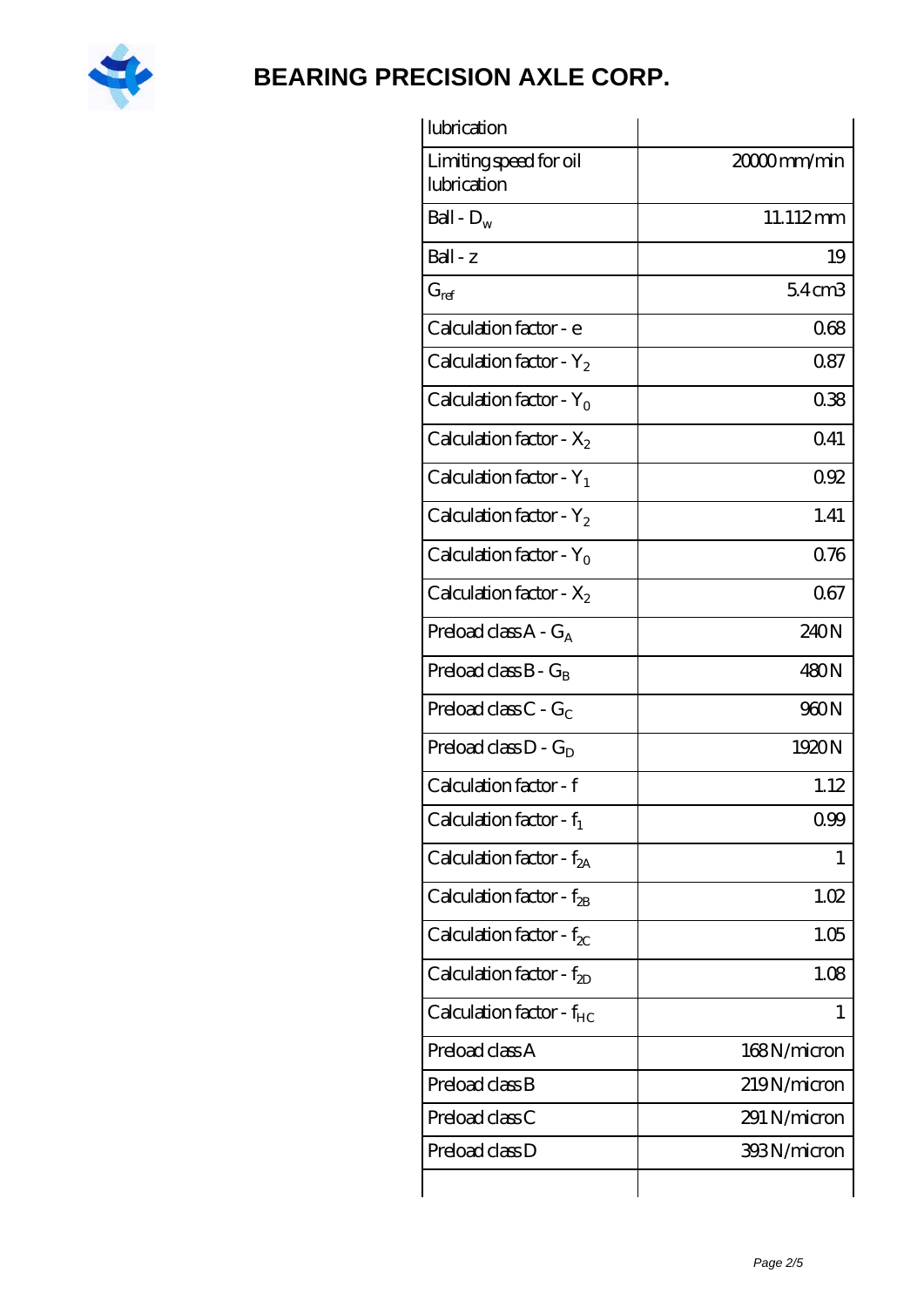

| Category                 | Precision Ball Bearings                                                                                                                                                                                                                 |
|--------------------------|-----------------------------------------------------------------------------------------------------------------------------------------------------------------------------------------------------------------------------------------|
| Inventory                | 0 <sup>0</sup>                                                                                                                                                                                                                          |
| Manufacturer Name        | <b>SKF</b>                                                                                                                                                                                                                              |
| Minimum Buy Quantity     | N/A                                                                                                                                                                                                                                     |
| Weight / Kilogram        | 042                                                                                                                                                                                                                                     |
| Product Group            | <b>BO4270</b>                                                                                                                                                                                                                           |
| Enclosure                | Open                                                                                                                                                                                                                                    |
| Precision Class          | ABEC 7   ISO P4                                                                                                                                                                                                                         |
| Material - Ball          | Steel                                                                                                                                                                                                                                   |
| Number of Bearings       | 1 (Single)                                                                                                                                                                                                                              |
| Contact Angle            | 25Degree                                                                                                                                                                                                                                |
| Preload                  | None                                                                                                                                                                                                                                    |
| Raceway Style            | 1 Rib Outer Ring                                                                                                                                                                                                                        |
| Cage Material            | Phenolic                                                                                                                                                                                                                                |
| Rolling Element          | <b>Ball Bearing</b>                                                                                                                                                                                                                     |
| Flush Ground             | No                                                                                                                                                                                                                                      |
| Inch - Metric            | Metric                                                                                                                                                                                                                                  |
| Other Features           | Single Row   Angular<br>Contact   High Precision                                                                                                                                                                                        |
| Long Description         | 60MM Bore; 95MM<br>Outside Diameter; 18MM<br>Width; Open Enclosure;<br>ABEC 7   ISO P4 Precision;<br>Steel Ball Material; 1<br>(Single) Bearings, 25 Degree<br>Contact Angle; Phenolic<br>Cage Material; 1 Rib Outer<br><b>Ring Rac</b> |
| Category                 | Precision Ball Bearings                                                                                                                                                                                                                 |
| <b>UNSPSC</b>            | 31171531                                                                                                                                                                                                                                |
| Harmonized Tariff Code   | 8482105028                                                                                                                                                                                                                              |
| Noun                     | Bearing                                                                                                                                                                                                                                 |
| Keyword String           | Angular Contact Ball                                                                                                                                                                                                                    |
| Manufacturer URL         | http://www.skf.com                                                                                                                                                                                                                      |
| Manufacturer Item Number | 7012ACD/P4A                                                                                                                                                                                                                             |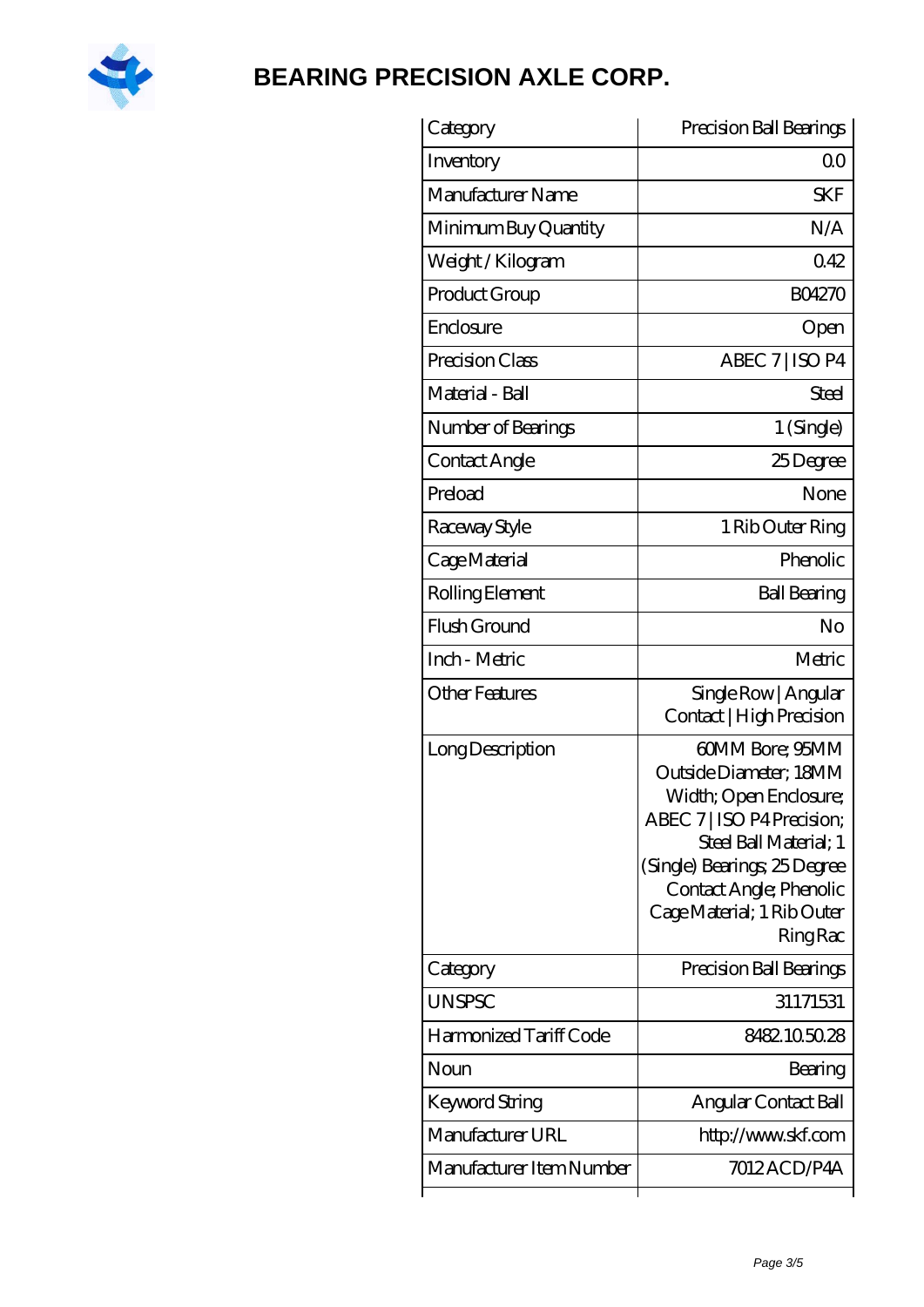

| Weight/LBS                                  | 0922                      |
|---------------------------------------------|---------------------------|
| Outside Diameter                            | 374Inch   95 Millimeter   |
| Width                                       | 0.709Inch   18 Millimeter |
| Bore                                        | 2362Inch   60Millimeter   |
| $d_1$                                       | 708mm                     |
| $d_2$                                       | $708$ mm                  |
| $D_1$                                       | 84.2mm                    |
| $r_{1,2}$ min.                              | $1.1 \,\mathrm{mm}$       |
| $r_{34}$ min.                               | 06 <sub>mm</sub>          |
| $d_{a}$ min.                                | 66mm                      |
| $d_h$ min.                                  | 66mm                      |
| $D_a$ max.                                  | 89 <sub>mm</sub>          |
| $D_{b}$ max.                                | 91.8mm                    |
| $r_a$ max.                                  | 1 <sub>mm</sub>           |
| $r_{\rm b}$ max.                            | 06mm                      |
| $d_{n}$                                     | 731 mm                    |
| Basic dynamic load rating C                 | 39kN                      |
| Basic static load rating $C_0$              | 335kN                     |
| Fatigue load limit $P_u$                    | 1.4kN                     |
| Attainable speed for grease<br>lubrication  | 13000r/min                |
| Attainable speed for oil-air<br>lubrication | 2000r/min                 |
| Ball diameter $D_w$                         | 11.112mm                  |
| Number of balls z                           | 19                        |
| Reference grease quantity<br>$G_{ref}$      | $54 \text{ cm}^3$         |
| Preload class A $G_A$                       | 240N                      |
| Static axial stiffness, preload<br>classA   | 168N/μ m                  |
| Preload class $BG_B$                        | 480N                      |
|                                             | $219N/\mu$ m              |
| Static axial stiffness, preload<br>classB   |                           |